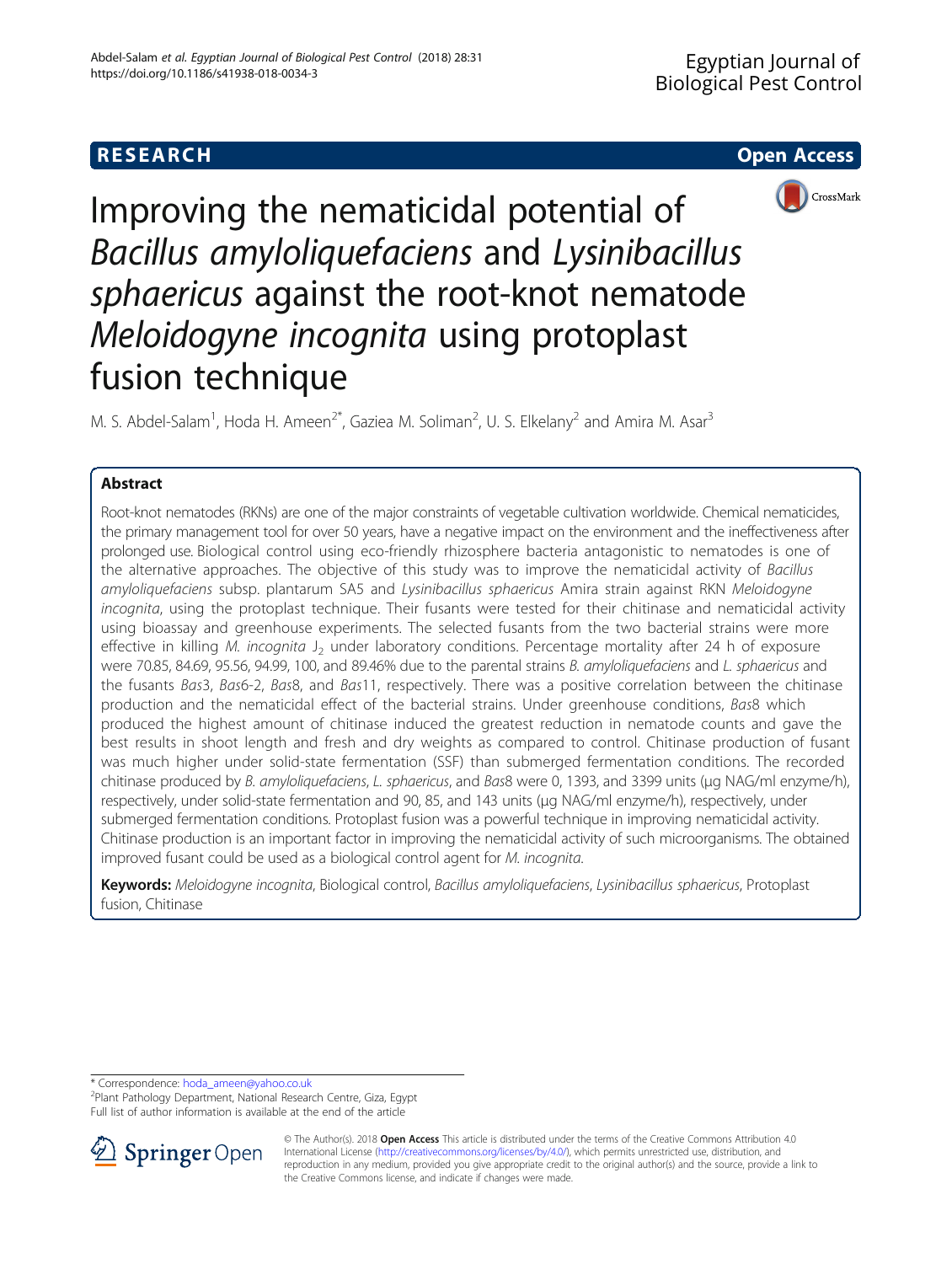# Background

Meloidogyne spp. [root-knot nematodes (RKNs)] are one of the major constraints of vegetable cultivation worldwide, mainly in light soil and warm regions; their losses reached about US\$125 billion yearly (Chitwood [2003](#page-5-0)). Nematode management depends mainly on chemical nematicides, but due to their negative impact on the environment and the ineffectiveness after prolonged use, nematologists have to innovate safer and eco-friendly control methods. Biological control, using rhizosphere bacteria, has been reported to be effective in improving plant growth and affect nematodes' reproduction through different mechanisms involving production of plant growth hormones, enhancing nitrogen fixing ability and mineral availability in soil (Saharan and Nehra [2011](#page-5-0)), and producing metabolites and enzymes that act directly against nematodes (Becker et al. [1988\)](#page-5-0). Chitin represents a major structural component of many plant pathogens, including nematodes (Yang et al. [2013](#page-5-0)). Chitinases (EC 3.2.1.14) hydrolyze the β-1,4-linkages in chitin. The enzymatic digestion or deformation of the chitin component of nematode organisms by chitinase could be an effective method for their control. Several results suggest that chitinase interfered with the hatching of Meloidogyne sp. eggs resulting in the early emergence of juveniles that were less able to survive in soil (Mercer et al. [1992](#page-5-0) and Woo-Jin et al. [2002\)](#page-5-0). Studies on optimization of chitinases have been reported earlier with the effects of different medium ingredients on its production. Solid-state fermentation (SSF) has emerged as an appropriate technology for the management of agro-industrial residues and for their added value (Tunga et al. [1998\)](#page-5-0). Different types of substrates, which contain chitin, have been tried for the production of chitinase (Sudhakar and Nagarajan [2010\)](#page-5-0).

Researchers observed that the soils that suppress nematode multiplication contain a range of nematode enemies that attack different RKN stages of the life cycle. Many nematologists consider that more effective control and more success can be achieved by combining more than one bioagent. The establishment of different microorganisms may find some difficulties, because in certain cases, mixtures of different strains have no synergistic effect due to their different nutritional and environmental requirements. Further, a mixture that improves potency under one set of conditions or on one host may not perform under different conditions (Schisler et al. [1997](#page-5-0)). Such findings open the door for using the recombinant DNA technology in the construction of strain that combines all the desired properties through some biotechnological procedures like protoplast fusion between different bioagents.

The aim of this study was to improve the nematicidal potential of Bacillus amyloliquefaciens and Lysinibacillus sphaericus using protoplast fusion technique and assess their potential as biological control agents against M. incognita under laboratory and greenhouse conditions.

# Materials and methods

# Bacterial strains

Bacillus amyloliquefaciens subsp. plantarum SA5, Microbial Genetics Dept., NRC (GenBank accession number: KC429571.1), and Lysinibacillus sphaericus Amira strain, Microbial Chemistry Dept., NRC (GenBank accession number: KT361851.1), were evaluated.

### Medium and growth conditions

A Luria-Bertani (LB) medium was used for bacterial growth (Davis et al. [1980](#page-5-0)). Growth temperature was 37 °C. The following concentrations of antibiotics were used (μg ml<sup>−</sup> <sup>1</sup> ) when required: ampicillin (AP) 100, chloramphenicol (CM) 50, neomycin (NM) 100, rifampicin (RF) 150, streptomycin (SM) 400, and tetracycline (TC) 10.

# Protoplast fusion

### Antibiotic resistance pattern

Antibiotic resistance pattern of B. amyloliquefaciens or L. sphaericus was evaluated, using disc diffusion method (REF). Overnight cultures of the tested strains were swabbed onto plates of LB agar medium and allowed to dry. Antibiotic discs were placed on the agar surface, and the plates were incubated for 24 h at 37 °C.

#### Induction of genetic markers

Spontaneous antibiotic-resistant mutants of L. sphaericus or B. amyloliquefaciens were isolated by increasing the concentration of ampicillin (Ap), streptomycin (Sm), chloramphenicol (Cm), kanamycin (Km), rifampicin (Rif), tetracycline (Tc), and erythromycin (Erm) resistance in selective media (Ibrahim et al. [1998\)](#page-5-0).

### Protoplast preparation

B. amyloliquefaciens SA5 or L. sphaericus were inoculated in 500-ml flasks containing 70 ml of LB broth medium and incubated at 37 °C for 24 h at 120 rpm. One milliliter from each culture was added to 20 ml LB broth and incubated for 4 h at 120 rpm. Cells were harvested by centrifugation at 5000 rpm for 10 min and washed once with 1% N-laurylsarcosine, followed by washing three times with an osmotic stabilizer buffer (Tris-HCl with  $MgSO_4$ ). The bacterial cells were then pelleted by centrifugation. Lysozyme was dissolved in osmotic stabilizer buffer 5 mg ml<sup>−</sup> <sup>1</sup> , sterilized by a 0.2-μm millipore filter. One milliliter of lysozyme was added to the cell pellet of each parental strain and mixed thoroughly to make a suspension. The resulting mixture was incubated at 37 °C up to 2 h on a water bath. Protoplast formation was confirmed periodically by phase contrast microscope observation and by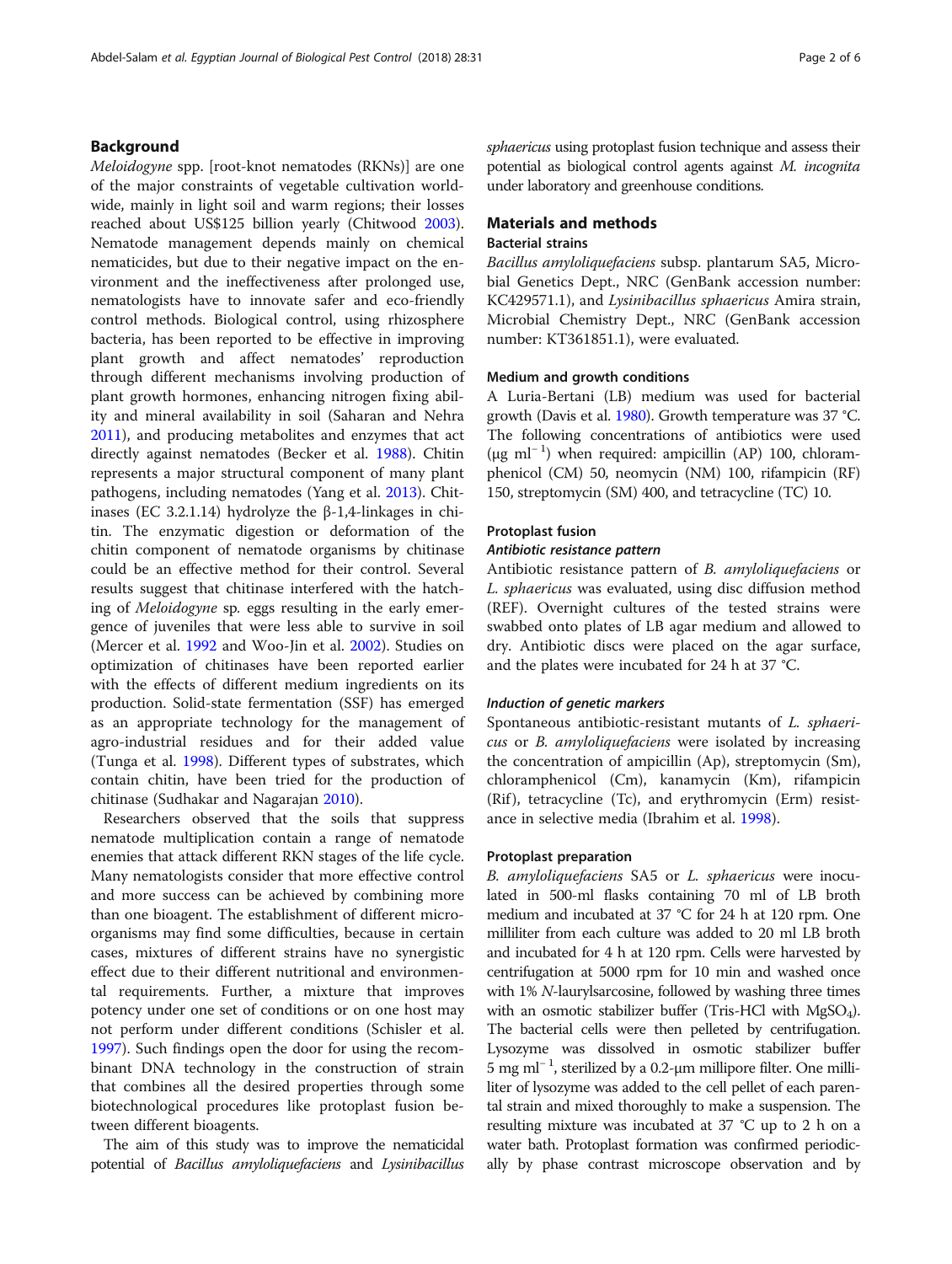osmotic shock (0.1 ml suspension was diluted tenfold in distilled water) and optical density (OD) measured at 600 nm using a spectrophotometer (Eisa et al. [1995\)](#page-5-0).

# Protoplast fusion

One milliliter of L. sphaericus or B. amyloliquefaciens protoplasts was mixed and centrifuged at 2000 rpm for 10 min. Then, 1 ml of 30% PEG 6000 in 100 mM CaCl<sub>2</sub> was added and incubated at 30 °C for 1 h (Hopwood et al. [1985](#page-5-0)) and then washed three times with 5 ml Tris-HCl with mannitol buffer, centrifuged for 10 min at 1000 rpm, and resuspended in 2 ml Tris-HCl with mannitol buffer. A sample of 100 μl was added to a soft agar medium containing an osmotic stabilizer (Tris-HCl with mannitol), overlaid on the selective basal medium (containing different antibiotics), and incubated at 37 °C for up to 3 days to select the fusants. The concentrations of each parental protoplast were doubled (i.e., 2 ml of each), using the same procedure to detect any spontaneous resistance of the selected antibiotics used.

# Chitinase assay

Chitinase activity was assayed by dinitrosalicylic acid (DNS) method (Sudhakar and Nagarajan [2010\)](#page-5-0) that determining NAG (N-acetyl-glucosamine) as the final product of hydrolysis colloidal chitin solution. One unit (U) of the chitinase activity was defined as the amount of enzyme required to release 1 μg of NAG [from 0.5%  $(w/v)$  of the substrate colloidal chitin solution]/milliliter of chitinase enzyme solution/hour, under assay conditions.

# Evaluating the nematicidal potential of bacterial strains against Meloidogyne incognita

# Bioassay test

Meloidogyne incognita eggs were extracted from the infected eggplant roots; according to Hussey and Barker ([1973\)](#page-5-0), the egg suspension was incubated at room temperature for egg hatching. Hatched, second-stage juveniles were collected after 4 days and rinsed with sterile distilled water, and the inoculum concentrations of  $J_2$  were adjusted to 50 juveniles ml<sup>-1</sup>. In a 6-cmdiam Petri dish, 4 ml of nematode suspension was added to 1 ml  $(2 \times 10^{6}$  cfu ml<sup>-1</sup>) from the following bacterial strains B. amyloliquefaciens, L. sphaericus, Bas3, Bas6-2, Bas8, and Bas11. One milliliter of distilled water instead of bacterial suspension was served as control. Four repetitions from each treatment were performed; all dishes were kept at room temperature (30 °C). The number of surviving and dead individuals was counted after 24 h using a 1-ml Hawksley counting slide. After the exposure period, the nematodes in each treatment were moved to distilled water and left for 24 h to observe whether immobile nematodes resumed activity or not. Percentage mortality was calculated according to Mortality % =  $[Cl - C2/C1] \times 100$  where C1 is the number of live nematode larvae in control treatment and C2 is the number of live nematode larvae counted in each treatment.

### Greenhouse experiment

The nematicidal activity of Bas8 was evaluated against M. incognita infecting tomato plants in comparison with its parents under greenhouse conditions. Fifteencentimeter-diam plastic pots were filled with 1 kg autoclaved mixed soil with loamy sand-clay  $(1:1 \nu/\nu)$ . One-month-old tomato seedlings of Solanum lycopersicum were transplanted to the center of each pot (one seedling per pot). Three days after transplantation, the soil was drenched with 10 ml suspension  $(2 \times 10^{6} \text{ cftu ml}^{-1})$  of actively growing cultures of B. amyloliquefaciens alone, L. sphaericus alone, B. amyloliquefaciens and L. sphaericus in combination, and Bas8 as one-time drench simultaneously with 2000 freshly hatched second-stage juveniles of M. incognita in three holes around the root of each seedling. Each treatment was replicated five times. Pots inoculated with nematode only without bacteria served as control. Plants were watered slightly after inoculation and thereafter, whenever required. The experiment was set in a complete randomized design on the greenhouse bench at 35 °C. The experiment was terminated 60 days after nematode inoculation. Data on nematode reproduction and plant growth parameters were recorded and were subjected to analysis of variance (ANOVA) and means compared according to Duncan's multiple range test (Duncan [1955\)](#page-5-0).

## Results and discussion

# Antibiotic resistance of parental strains

Antibiotic resistance pattern of parental bacterial strains L. sphaericus or B. amyloliquefaciens was evaluated using a disc diffusion method. Results indicated that both strains were sensitive to almost all tested antibiotics used.

# Induction of genetic markers

Different antibiotic-resistant mutants were successfully isolated from both parental strains. Among them, two were selected for protoplast fusion trials, i.e., L. sphaericus Km1 and B. amyloliquefaciens Ap2. The antibiotic resistance pattern of L. sphaericus Km1 was Sm<sup>r</sup>, Km<sup>r</sup>, Tc<sup>r</sup>, and Cm<sup>r</sup> and that of *B. amyloliquefaciens* Ap2 was Ap<sup>r</sup> and Tc<sup>r</sup>, respectively.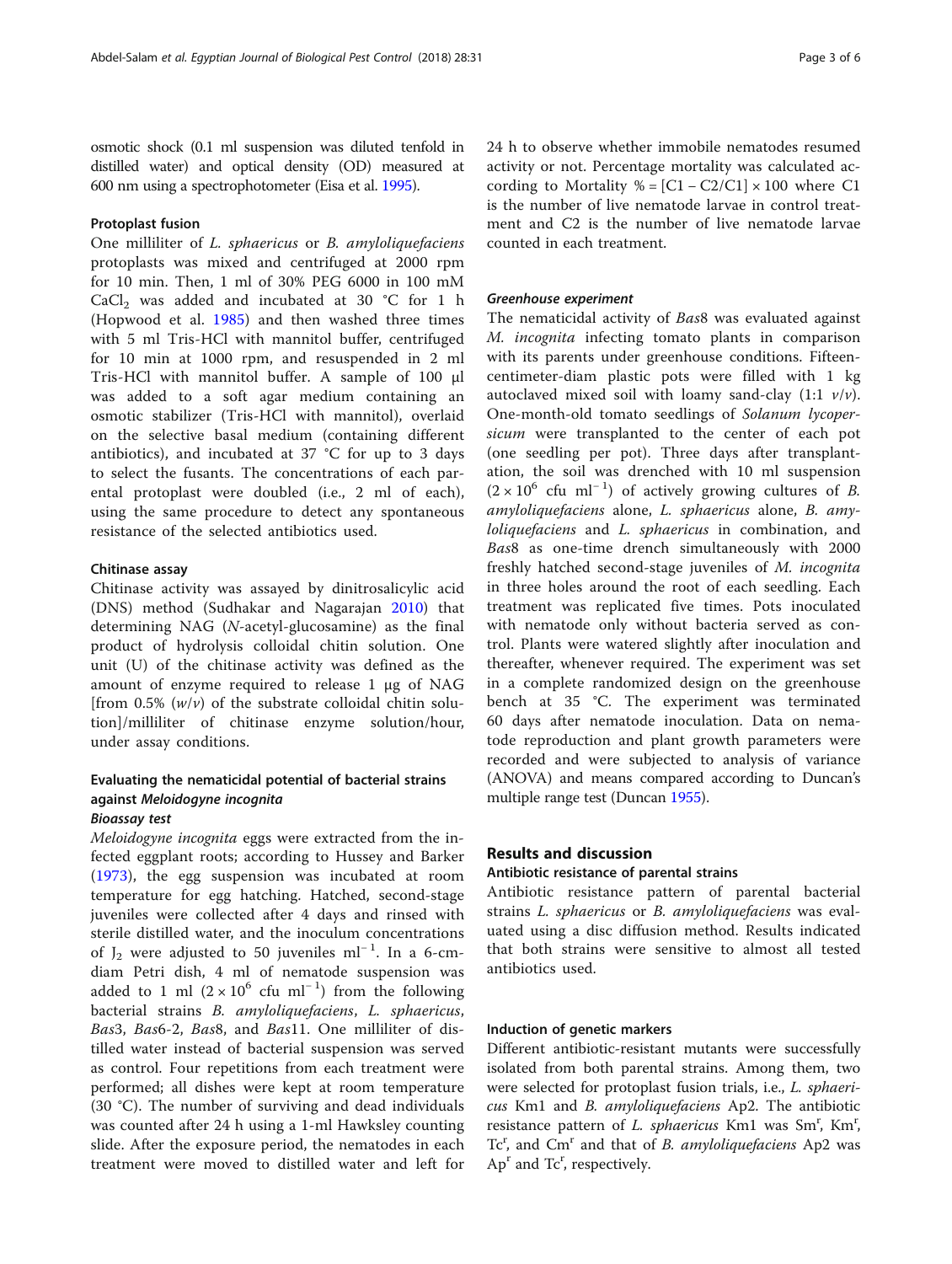# Protoplast induction and fusant isolation

Protoplast formation was confirmed by phase contrast microscope observation every 15 min of incubation with lysozyme and by  $OD_{600}$  after osmotic shock. The lowest  $OD_{600}$  reading was after 2 h of incubation with the enzyme. Both streptomycin and ampicillin were added to LB medium as the selective medium, where streptomycin will prevent the growth of B. amyloliquefaciens Ap2 and ampicillin will prevent the growth of L. sphaericus Km1. Only fusant strains combined the two antibiotic resistance genes grew. Double concentrations of parental protoplast did not produce any colony at the selective conditions, while mixing the parental protoplasts resulted in 11 colonies. They were isolated and tested for their ability to grow with different antibiotics (Table 1).

Although all the 11 fusants were selected on LB medium supplemented with both streptomycin and ampicillin, only five could regrow with the two antibiotics. Five of the other fusants could not regrow with ampicillin, and one fusant (Bas10) could not regrow with both antibiotics. These results reflected the genetic stability among the tested fusants according to the antibiotic resistance genes to be about 45.5%. Results showed also that fusant Bas11 had different morphological shapes where it was almost a colorless colony. During an antibiotic resistance pattern test, the fusant Bas6 produced two large colonies (segregants), which could grow with both streptomycin and ampicillin. They were isolated and named Bas6-1 and Bas6-2. The two segregants were retested with all antibiotics. Results indicated stability of fusant Bas6-2, where

Table 1 Antibiotic resistance patterns of parental strains and their fusants

| Parental and fusants | Ap              | Sm      | Cm     | Km    |
|----------------------|-----------------|---------|--------|-------|
| L. sphaericus        |                 | $+++$   | $++++$ | $+++$ |
| B. amyloliquefaciens | $^{+++}$        |         |        |       |
| Bas1                 |                 | $++++$  |        |       |
| Bas2                 |                 | $++++$  |        |       |
| Bas <sub>3</sub>     | $^{+++}$        | $++++$  |        |       |
| Bas4                 |                 | $++++$  |        |       |
| Bas5                 | $\! + \!\!\!\!$ | $+++$   |        |       |
| Bas6                 | $^{+++}$        | $+++$   |        |       |
| Bas7                 |                 | $+++$   |        |       |
| Bas8                 | $^{+++}$        | $+++$   |        |       |
| Bas9                 | $^{++}$         | $+++$   |        |       |
| Bas10                |                 |         |        |       |
| Bas11                |                 | $^{++}$ | $^+$   |       |

Ap ampicillin, Sm streptomycin, Cm chloramphenicol, Km kanamycin, +++ very good growth, ++ good growth, + low growth, − no growth

it could grow on both selected antibiotics, while fusant Bas6-1 could grow only with streptomycin.

#### Chitinase activity

Solid-state fermentation (SSF) experiments, with wheat bran as the most popular substrate in SSF enzyme production (Lonsane et al. [1985](#page-5-0)) and chitin powder, were applied to induce growth and production of chitinase by the selected bacterial strains. Under SSF conditions, the chitinase activities were much higher than those obtained under submerged fermentation (SmF) conditions (Table [2](#page-4-0)). The reduction in chitinase production under SmF conditions may be due to change in particle structure, reduction of gas volume, impaired oxygen transfer, and decreased diffusion (Babu and Satyanarayana [1996](#page-5-0)). All fusants and L. sphaericus had more chitinase activities under SSF than SmF condition (Table [2](#page-4-0)). The highest chitinase producer was fusant Bas8. Results showed also that Bas 6-2 had the lowest chitinase activity among the tested fusants, which is more probably due to different genetic background in this fusant. Fusants Bas 8 and Bas 3 were the highest chitinase producers (in descending order), whether under SSF or SmF cultivation conditions, on the one hand, and nematicidal activity, on the other hand. In the molecular mechanisms of nematophagous fungi infecting their hosts, it was suggested that hydrolytic enzymes participate in several steps of host infection. Moreover, ultrastructural and histochemical studies revealed that penetration of the nematode cuticle involves the activity of hydrolytic enzymes (Qiuhong et al. [2006\)](#page-5-0).

#### Effects of bacterial strains on M. incognita  $J_2$  mortality

All fusants were more promising in killing M. incognita  $J_2$ . The average percentage mortality recorded after 24 h as compared to control were 70.85, 84.69, 95.56, 94.99, 100, and 89.46% due to the exposure to the suspensions of B. amyloliquefaciens, L. sphaericus, and fusants Bas3, Bas6-2, Bas8, and Bas11, respectively.

# Nematicidal potential of bacterial strains against Meloidogyne incognita infecting tomato plants

Under greenhouse conditions, the three bacterial strains significantly ( $P \le 0.05$ ) suppressed M. incognita reproduction by reducing the numbers of  $J_2$  in soil, galls, and egg masses in tomato roots as compared to untreated infected plants (Table [3\)](#page-4-0). Fusant Bas8 was more effective in suppressing M. incognita  $J_2$  in the soil by 72.68, followed by L. sphaericus and then B. amyloliquefaciens, which resulted in 42.05 and 34.33% reduction, respectively, while the combination of the parental strains induced only 39.69% reduction as compared to control. The same trend was observed in a number of root galls and egg masses. The percentage reductions in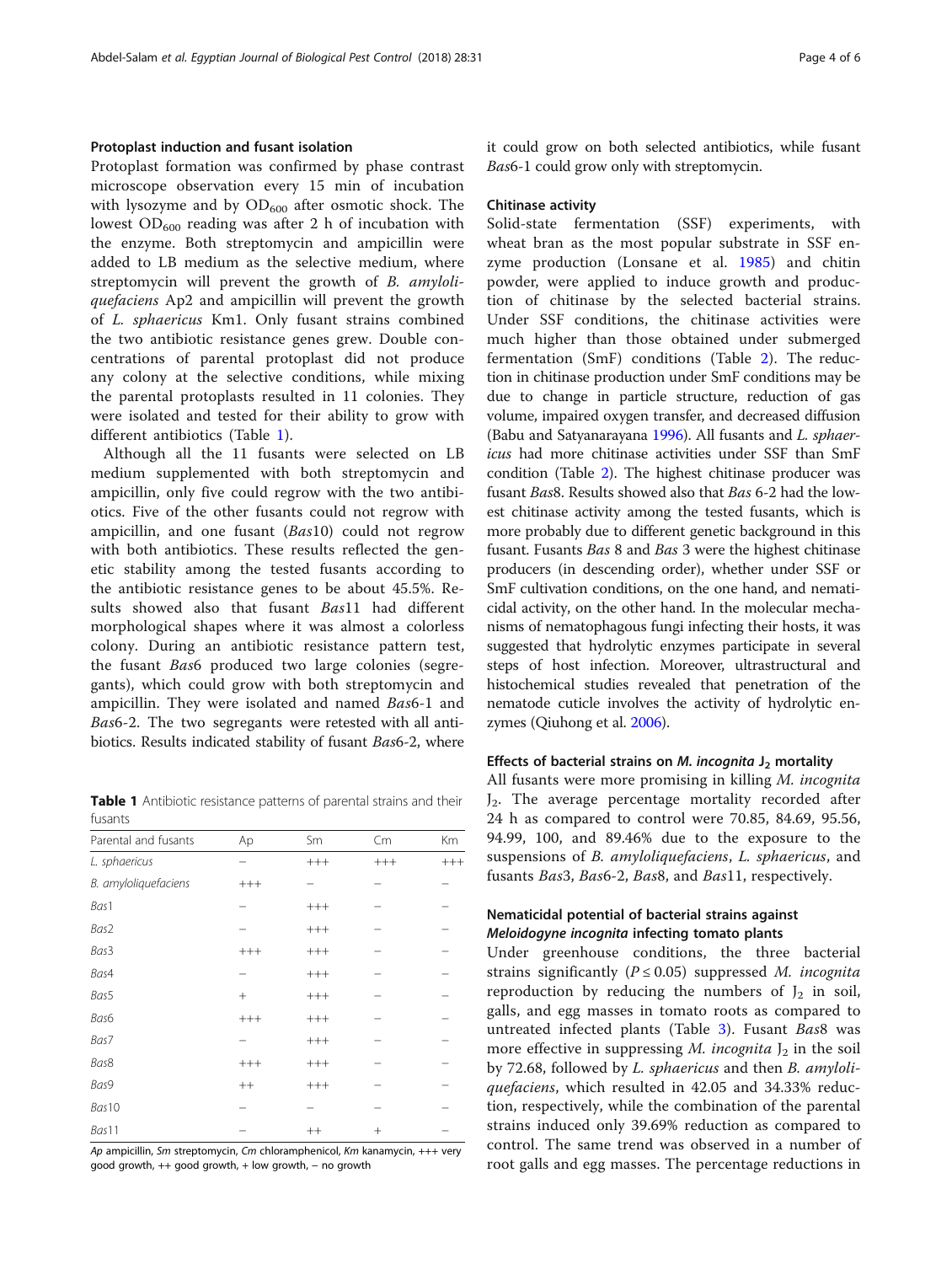<span id="page-4-0"></span>Table 2 Chitinase activities produced by Bacillus amyloliquefaciens, Lysinibacillus sphaericus, and their fusants, grown under SSF and SmF fermentation conditions (Unit: µg NAG ml<sup>-1</sup> enzyme h<sup>-1</sup>)

| Fermentation condition Bacillus amyloliquefaciens |    | Lysinibacillus sphaericus | Fusant Bas3 | Fusant Bas6-2 | Fusant <i>Bas</i> 8 | Fusant Bas11 |
|---------------------------------------------------|----|---------------------------|-------------|---------------|---------------------|--------------|
| SSF                                               |    | 393                       | 3143        |               | 3399                | 851          |
| SmF                                               | ۹ſ |                           | -18         |               |                     |              |

SSF solid-state fermentation, SmF submerged fermentation

root galls due to the previous suspensions were 58.36, 41.28, 35.59, and 36.30%, respectively, while the percentage reductions recorded in egg masses due to the same treatments were 55.34, 0.97, 23.30, and 44.66%, respectively. It is clear that there was no synergistic effect between the parents (Table 3). The impact of bacterial strain suspension on tomato plant growth parameters was recorded in Table [4.](#page-5-0) Significant differences between treatments were recorded in plant growth parameters. The fusant Bas8 gave the best results in shoot length, fresh and dry weights, and root length.

The bacteria antagonistic to plant parasitic nematode in the rhizosphere provide the frontline defense for roots against nematode attack (Yang et al. [2013](#page-5-0)). They act by producing toxins and enzymes that suppress nematode reproduction, egg hatching, and juvenile survival, as well as direct killing of nematodes (Siddiqui and Mahmood [1999](#page-5-0)). Different attempts had used the protoplast fusion technique to obtain more efficient nematicidal bacterial strains as reported by El-Hamshary et al. [\(2006\)](#page-5-0); the intrageneric fusants between Pseudomonas fluorescens and P. aeruginosa were more effective than its parental strains in reducing nematode as well as enhancing plant growth. Also, the intergeneric fusants between Serratia and Pseudomonas induced high mortality levels against M. incognita (Zaied et al. [2009](#page-5-0)). The present data revealed that the intergeneric protoplast fusion technique between B. amyloliquefaciens and L. sphaericus enhanced the production of the enzyme chitinase which increased the percentage mortality of M. incognita  $J_2$ . In accordance with nematicidal activities, Bas8 which produced high chitinase induced complete mortality of M. incognita  $J_2$  in in vitro test after 24 h. Under greenhouse conditions, Bas8 resulted in the higher decrease in nematode reproduction on tomato plants than its parents singly or in combination and increased tomato plant growth parameters as compared to control. These are in agreement with the findings of Mercer et al. ([1992\)](#page-5-0) who reported that chitinase interfered with the hatching of Meloidogyne sp. eggs resulting in the early emergence of juveniles that were less able to survive in soil. Woo-Jin et al. ([2002](#page-5-0)) found that the chitinase produced by Paenibacillus illinoisensis caused lysis of M. incognita eggshell and resulted in the inhibition of egg hatching. Also, the increased activity of Bas8 to suppress M. incognita infecting tomato plants refers to the ability of L. sphaericus to induce systemic resistance (Hasky-Gunther et al. [1998\)](#page-5-0) and the production of the antibiotics and the siderophores (Almaghrabi et al. [2013\)](#page-5-0). The increase in tomato plant growth parameters may refer to the extracellular phytase activity of B. amyloliquefaciens and the biological nitrogen fixation by L. sphaericus as reported by Idriss et al. ([2002\)](#page-5-0) and Zakry et al. ([2012\)](#page-5-0).

In the present study, different yields of chitinase productions resulted from SSF and SmF cultivation conditions might be due to wheat bran composition, which can affect one or more co-factors concerning chitinase production that differ according to bacterial strain as suggested by Qiuhong et al. [\(2006](#page-5-0)). Since, enzymes need, generally, non-protein compounds, such as metal ions, in doing their catalytic function (Natsir et al. [2010\)](#page-5-0). Those compounds required by the enzymes as components in their active sites as activators or inhibitors in catalyzing the substrate at the certain concentration. Hence, Toharisman et al. ([2002\)](#page-5-0) and Natsir et al. ([2010\)](#page-5-0) showed that chitinase activities of some Bacillus strains were activated by 1 mM of divalent ions  $(Ca^{2+})$ ,  $Mg^{2+}$ , and  $Mg^{2+}$ ).

## **Conclusions**

In conclusion, the protoplast fusion is a used technique which produces genetically engineered microbial strains

Table 3 Nematicidal effect of bacterial strains against Meloidogyne incognita infecting tomato plants

| Treatments                               | Meloidogyne incognita parameters |                   |                  |        |                  |        |  |
|------------------------------------------|----------------------------------|-------------------|------------------|--------|------------------|--------|--|
|                                          | $J2$ in soil                     | % Red.            | Galls/plant      | % Red. | Egg masses/plant | % Red. |  |
| Fusant Bas8                              | 347 <sup>c</sup>                 | 72.68             | $17^{\circ}$     | 58.36  | 92 <sup>c</sup>  | 55.34  |  |
| B. amyloliquefaciens                     | $834^{b}$                        | 34.33             | 165 <sup>b</sup> | 41.28  | 204 <sup>a</sup> | 0.97   |  |
| L. sphaericus                            | 736 <sup>b</sup>                 | 42.05             | 181 <sup>b</sup> | 35.59  | 158 <sup>b</sup> | 23.30  |  |
| $B.$ amyloliquefaciens $+ L.$ sphaericus | 766 <sup>b</sup>                 | 39.69             | 179 <sup>b</sup> | 36.30  | 114 <sup>c</sup> | 44.66  |  |
| Control (untreated)                      | $1270^{\circ}$                   | $\qquad \qquad -$ | 281 <sup>a</sup> |        | 206 <sup>a</sup> |        |  |

Means followed by the same letter are not significantly different by Duncan's multiple range test ( $P \le 0.05$ )